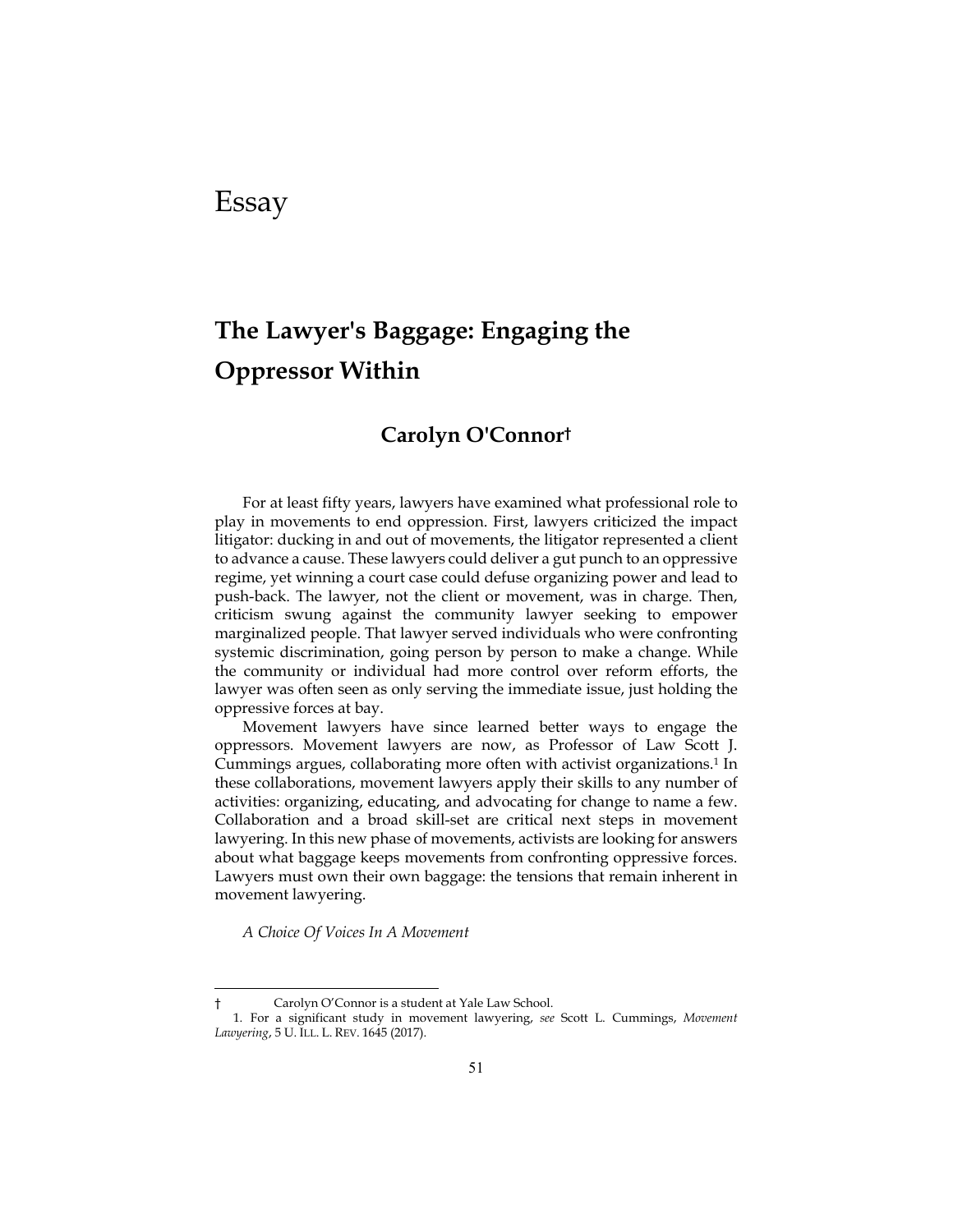Like every lawyer, movement lawyers choose their clients. However, movement lawyers do not choose their clients based on market forces, like transactional lawyers, or due to need, as in direct service. Movement lawyers do not have a unifying theory of change for which clients in a movement need representation. To select clients, the movement lawyer makes a valueladen decision about which individual or organization is making the changes that the lawyer believes will benefit the overall movement.

In a perfect world, every voice that wished would be empowered by legal counsel and every activist would engage the oppressor in a constructive way. The real world is far messier. Many movements in the United States, at their core, are now often coordinated by well-organized, large-scale activist organizations. These organizations have the capacity and knowledge to direct a lawyer, engaging that lawyer in any variety of education, litigation, and advocacy initiatives.

A perfect criterion for why a lawyer should choose the perfect client is impossible. Nevertheless, lawyers should not get a free pass to ignore the impact that their choice may have on the movement itself. In a movement of many voices with varying centrality and power, a lawyer may tip scales to favor those voices that the lawyer sees as having the right values or approach towards change. A lawyer may empower certain critical voices, but in building power for some, the lawyer strengthens some narratives as opposed to other important voices. That client selection process can replicate oppressive dynamics that the movement is already struggling with.

#### *A Zealous Advocate For Many Movements*

A lawyer may have multiple clients as long as a lawyer can be a zealous advocate, free from conflicts of interest. Nothing except time, resources, and possible conflicts keeps a lawyer from working on many movements. Movements do not always have neat borders: take the civil rights movement, for example, in which the fight for racial justice also overlapped with the fight for economic rights, as well as with many other struggles. With too few movement lawyers, this flexibility can allow a good movement lawyer to match their skills and ideology across movements.

In a movement, a critical question is what values a person must hold to participate. Yet, nothing says that a lawyer must wholeheartedly endorse, or even strongly agree with, the activist or organization. A lawyer is never required to agree with the views of a client; a lawyer's views are not those of the client. The neat line in this principle may work well in a contract dispute or even litigation. But lawyers should question what level of commitment is necessary for a movement lawyer to have in order to work for the cause the lawyer now represents. As lawyers bring in non-movement lawyers, such as through asking for pro bono assistance from law firms, professionals with oppressive – perhaps even destructive – views can become part of the activist's counsel.

And, of course, movements are fractured. Lawyers may choose to represent people whom other clients in the movement may object to on